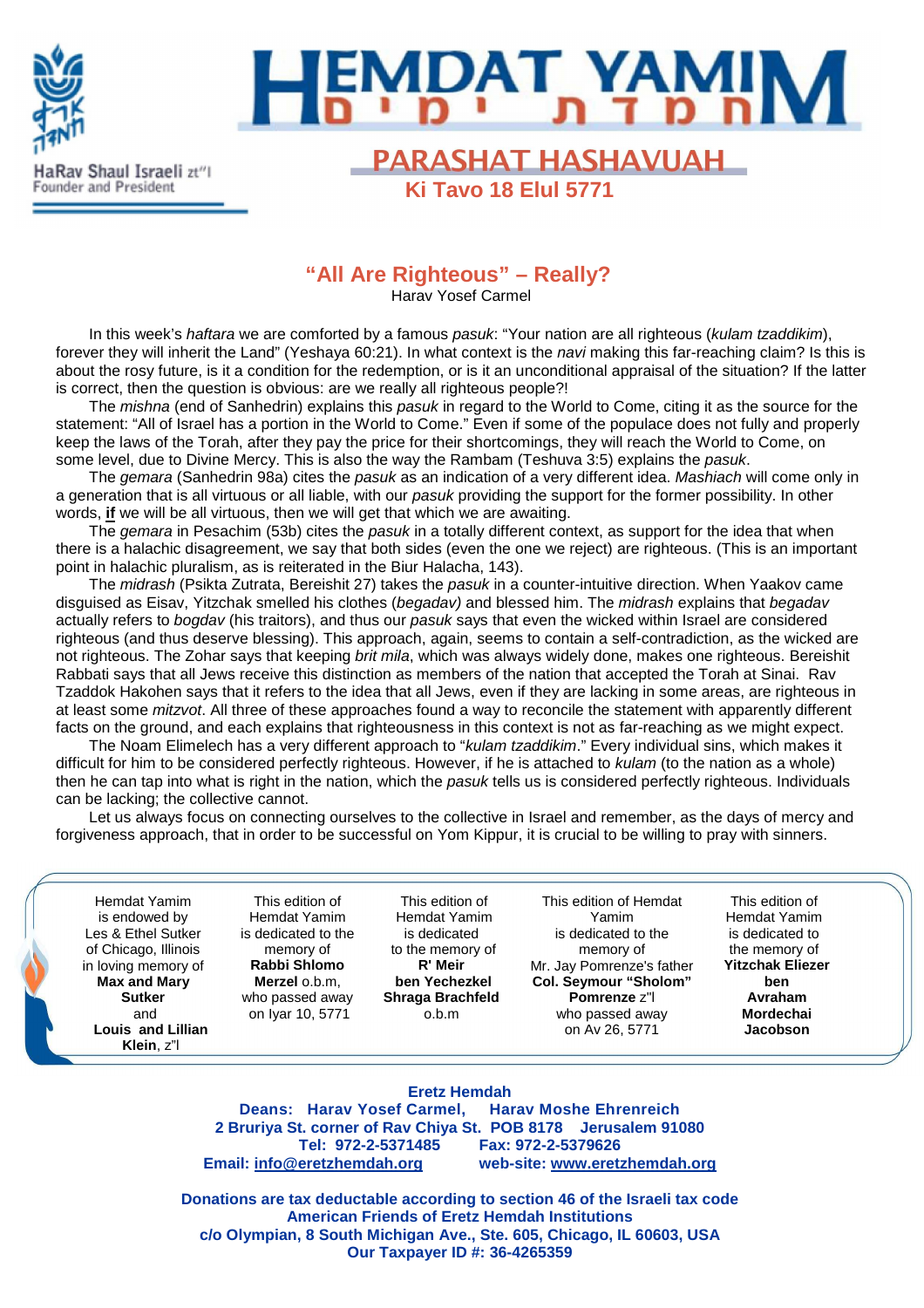

by Rav Daniel Mann

**Question:** I have a roommate who understood he was joining a *Shabbat* observant apartment. Recently, when I was away, he used our joint pot to cook on Shabbat. Do I have to kasher it?

www.eretzhemdah.org info@eretzhemdah.org

**Answer:** This answer does not deal with the complex issue of sharing utensils with someone who is not consistent regarding basic halachic requirements.

The answer to this question contains a few surprises. You seem aware of the prohibition to eat food cooked in a forbidden manner on Shabbat. We accept the opinion that the prohibition is only due to a rabbinic injunction to penalize one who violated Shabbat (Ketubot 34a). Your excellent question is whether the prohibition extends to utensils.

Some connect this to the question of whether pots in which a non-Jew cooked kosher food (bishul akum) need to be kashered (see Shut Ktav Sofer, Orach Chayim 50). The Shulchan Aruch (Yoreh Deah 113:16) cites two opinions on that matter and slightly prefers the stringent opinion. However, there is more room for leniency regarding food that is cooked on Shabbat. Bishul akum is under the category of forbidden food, which usually requires kashering utensils. In contrast, the prohibition on the food cooked on Shabbat seems to be more generally to prevent benefit from a perpetrated prohibition (Nefesh Harav, p. 174, in the name of Rav Soloveitchik and his father). Two indications of this are the fact that the prohibition is not equal to all people (Ktav Sofer, ibid.) and the fact that the same prohibition applies to non-foods worked on during Shabbat. Since there is no real benefit from trace quantities that seep out of a utensil, it makes sense that the utensils do not become forbidden. After 24 hours have passed since the cooking, there is further reason for leniency because any taste that comes out is assumed to be spoiled to the point that it does not forbid the food cooked in the pot (Pri Megadim, Eshel Avraham 253:39). Despite all of the above, the Magen Avraham (318:1) and the Mishna Berura (318:4) seem to require such pots to be kashered (see explanation in Minchat Shlomo I, 5).

The above, though, is likely irrelevant to you. After all, we accept Rabbi Yehuda's opinion that even if food was cooked intentionally on Shabbat, it is prohibited after Shabbat only for the person who violated Shabbat (Shulchan Aruch, Orach Chayim 318:1). There is a question whether the food is forbidden also for the person on whose behalf the food was cooked (see ambiguous language in Magen Avraham 318:2). However, the consensus is to permit it (Mishna Berura 318:5). (If the Shabbat violator intended to profit by giving it to another person, e.g., a restaurant owner who cooked on Shabbat so he could sell the food after Shabbat, the matter is more severe (Ktav Sofer, ibid.).) In any case, while your roommate knew you would be using the pot later, presumably he cooked the food for his own use. Therefore, you should have no problem using the pot as is.

However, there is a twist. While you may use the pot, perhaps your roommate may not. If he mustn't use the pot, then you may violate lifnei iver (putting a stumbling block before those who do not know better than to violate the Torah). On the other hand, we saw that there is much room for leniency in the matter even for your roommate, and the worst-case scenario is not that severe (as the food cooked in the pot will be permitted after-the fact). Therefore, the rules of lifnei iver are highly unlikely to apply (the rationale is beyond our scope).

In the final analysis, you are not required to kasher, and this is all the more so if doing so will send the wrong message to a roommate, who you want to love a Torah lifestyle, not resent it. On the other hand, kashering can also send an important message: you are disturbed by the *chillul Shabbat* that occurred in your apartment (by someone who pledged not to do so), and it affects your quality of life. Kashering, while being a big stringency here, is not a charade. It is your apartment and your relationship, and you can/must make the call.

#### **"Living the Halachic Process***"*

We proudly announce the publication of our second book in English.  **"Living the Halachic Process volume II"** a selection of answers to questions from our Ask the Rabbi project. A companion CD containing source sheets for the questions is also available. In honor of the book's debut, we offer it at the special rate of \$25 **Special offer**: buy both volumes for the price of \$40.

> **Contact us at info@eretzhemdah.org** Have a question?..... E-mail us at **info@eretzhemdah.org**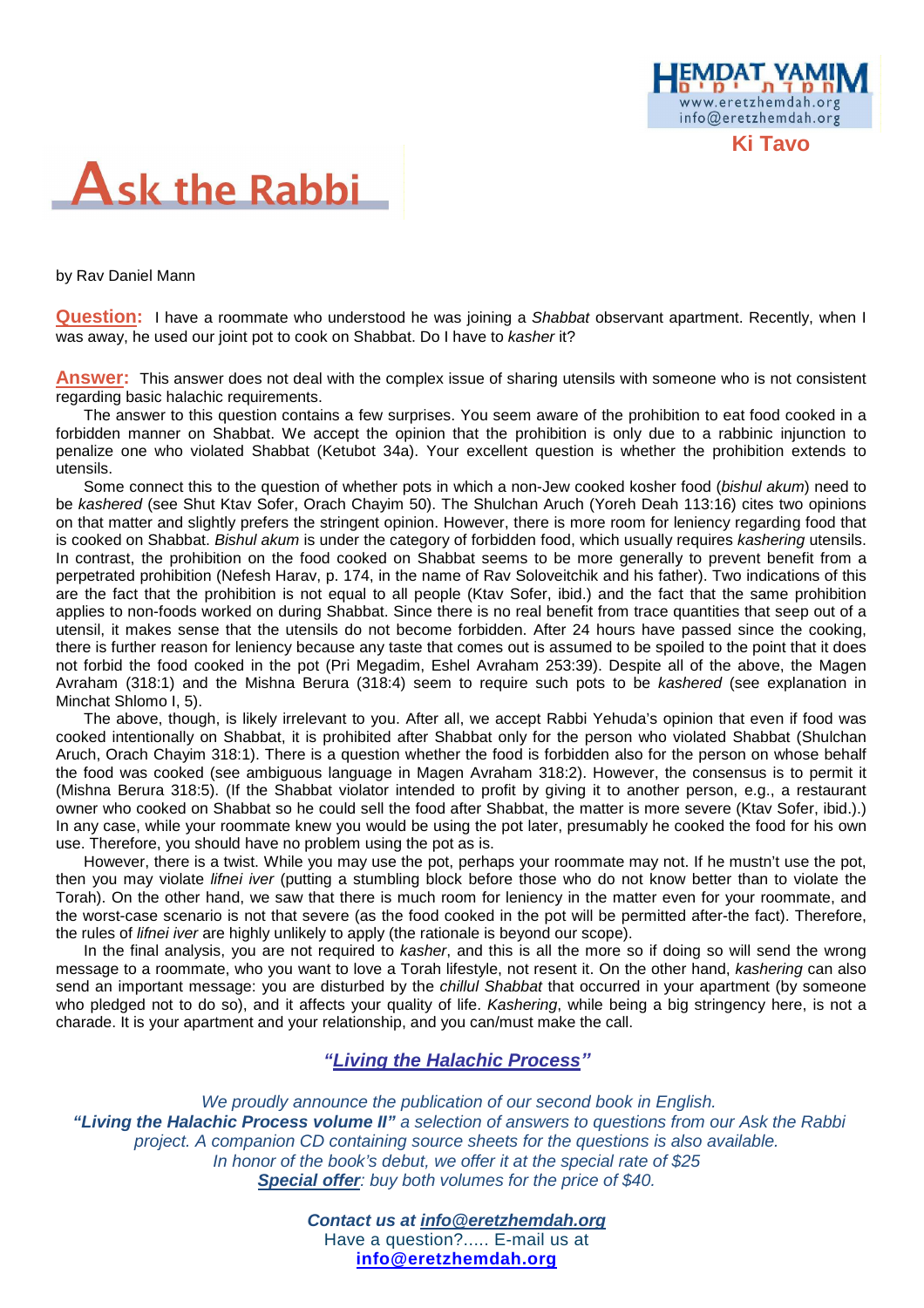

# **The Connection Between Thanking Hashem for Physical and for Spiritual**

(condensed from Ein Ayah, Berachot 7:35)

**Gemara:** [After bringing a source for Birkat Hamazon, the gemara looks for a source for Birkat Hatorah.] I only know about a beracha on food. How do I know about a beracha on Torah? Rabbi Yishmael said: It is learned from a kal vachomer: if one makes a beracha on that which gives him temporary life, is it not more clear that he makes on life in the World to Come?

<u> MDAT YA</u> www.eretzhemdah.org

info@eretzhemdah.org

**Ein Ayah:** It is fitting that the obligation of a beracha on Torah's goodness is derived from the appreciation we show Hashem with Birkat Hamazon. A person is not able to recognize directly the essence of a matter of true, spiritual and eternal goodness. It is beyond his level, as his life and feelings are fleeting. They are directly related to his temporary, present life, which he knows through his natural side. Torah, with its greatness and its eternal nature, is beyond a person's level, and its full value will only become clear to him in the future.

Therefore, the best approach is to make an unequal comparison between food and Torah and say that if he is grateful for a fleeting enjoyment in one's temporary life, certainly he should be grateful to no end about that which brings him to the World to Come. If a person wants to be grateful for Torah without comparing it to worldly benefit, then although he knows that Torah has great value, he still will not have the same feelings of thanks that he could have. That is why we specifically learn the source of the beracha from this kal vachomer in order to involve also his physical side, extrapolating from the less important to the more important.

This furthers the connection between involvement in temporary life and eternal life. The greatest purpose of actions that give temporary life is to enable one to function so that he can acquire eternal life. Even one's spiritual element, which elevates him to the point that he appreciates his Maker's gifts, including his physical world, is aligned with the "gateway" leading to the highest level of appreciation for eternal life. Along the same lines, the soul is sustained by the internal element of food, as the Arizal explains on the pasuk, "For man does not live on bread alone, but on all that which emerges from Hashem's mouth man shall live" (Devarim 8:3).

### **Hashem's Part in What Looks Bad**

(condensed from Ein Ayah, Berachot 7:36)

**Gemara:** From where [do we know] that as we bless Hashem for the good, we do so for the bad? For this the pasuk (in the context of Birkat Hamazon) says: "… that Hashem, your G-d, gave to you" (Devarim 8:10) – He is your judge with every judgment He makes, whether He uses the "good" approach or the harsh approach.

**Ein Ayah:** To fully appreciate Hashem's manner of leading the world, one needs to know that Hashem has total power to act, in which case He could prevent any situation which we know as bad. Therefore, we know that everything we consider bad is and will eventually be recognized as totally good [according to its situation].

This is different than the philosophers' approach that there is, by necessity, a physical element that cannot allow good things without bad ones. While they thereby "clear" Hashem of responsibility for the bad, according to them, one cannot bless Him for it either. However, the Torah approach posits that Hashem does all He desires, in which case, everything stems from a good and just judgment. In that way, He is referred to as our judge, who has the power to rule with straightness and wisdom. Therefore "bad" deserves a beracha just like "good" does.

This idea is written in the context of Birkat Hamazon because the need for food and connection to the material seems negative. However, this is what the entirely good Hashem decreed, and, therefore, all its elements must be good. We learn specifically from that point that everything that looks bad is actually part of a deep Divine plan.

### **Responsa B'mareh Habazak, Volumes I, II, III, IV, V, VI and now VII:**

Answers to questions from Diaspora rabbis. The questions give expression to the unique situation that Jewish communities around the world are presently undergoing. The answers deal with a developing modern world in the way of "deracheha, darchei noam". The books deal with the four sections of the Shulchan Aruch, while aiming to also take into consideration the "fifth section"

which makes the Torah a "Torah of life."

#### **Special Price:** \$15 for one book or

\$90 for 7 volumes of Responsa Bemareh Habazak (does not including shipping)